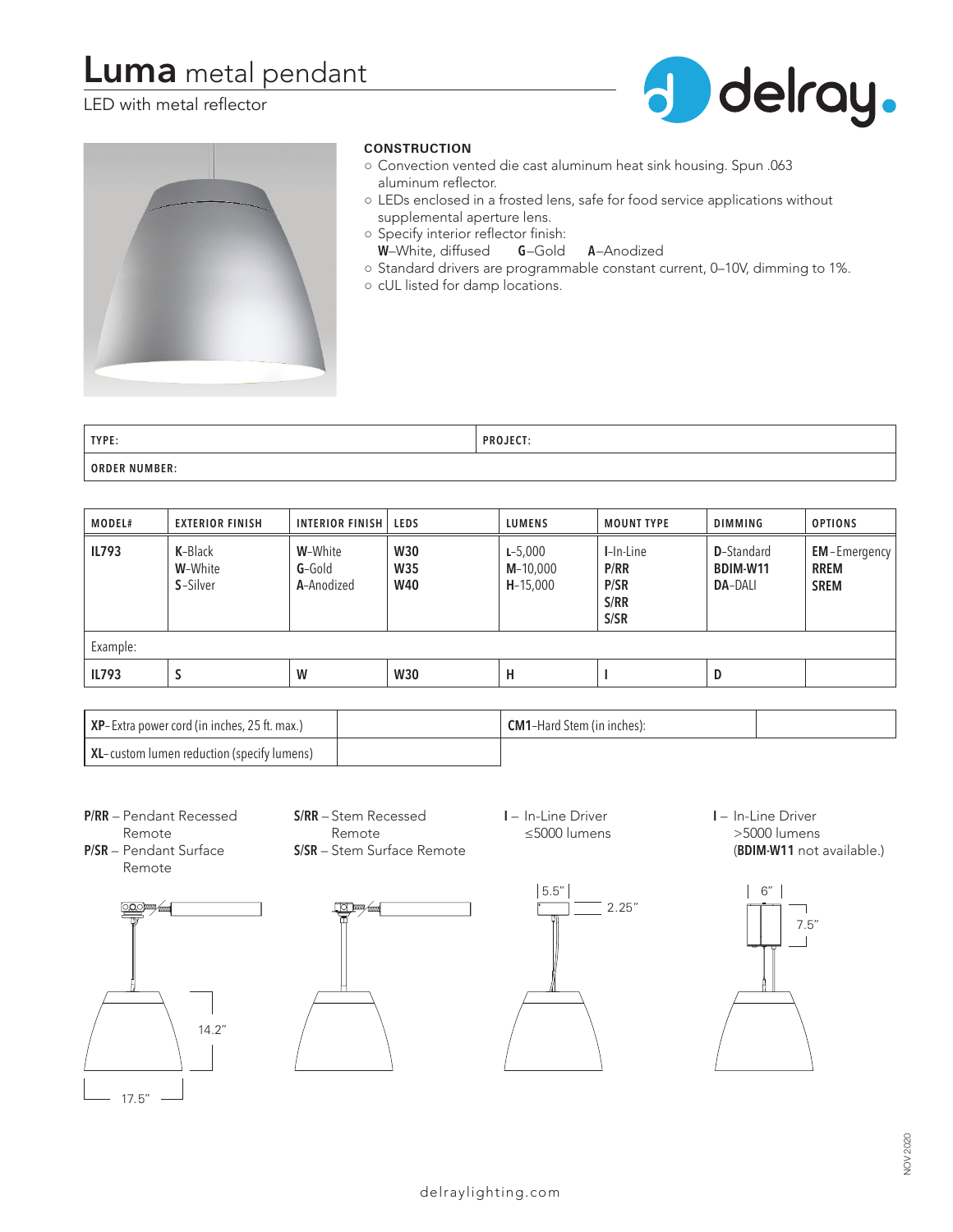# **Luma** metal pendant

LED with metal reflector

#### **WHITE LEDS**

Nichia NFSL757 tight bin chips on aluminum clad boards, 90 CRI. Specify white color temperature: **W30**–3000º, **W35**–3500º, or **W40**–4000º Kelvin.

#### **DIMMING**

- **D**–standard supplied driver. 0–10V, programmable, 1% dimming, 120/277V, 50/60 Hz.
- **BDIM-W11**–Lutron EcoSystem LED14 Series, 1% dimming, fade-to-off.
- **DA**–DALI, 1% dimming, fade-to-off. 120/277V, 50/60 Hz. cUL listed for damp locations.

#### **REMOTE DRIVERS**

Driver must be accessible after installation. For suspended and hard lid ceilings with access panels.

**NOTE**: Multiple drivers must be mounted no less than 4 inches apart side-by-side, and 1 inch apart end-to-end, to avoid overheating.

Standard pendant length: 8 ft. Specify **XP** for extra pendant. Maximum canopy to fixture distance: 25 ft. Maximum canopy to driver distance: 100 ft. (with 10 AWG wire).

/**RR**–Above ceiling remote driver installation:



/**RREM**–Above-ceiling installation with emergency:



/**SR**–Surface mount installation:



/**SREM**–Surface mount installation with emergency:





#### **CUSTOM LUMEN OUTPUT REDUCTION**

Factory-set custom reduced-lumen output driver configuration. Order **XL**. Specify lumens.

#### **WATTS / LUMENS**

| <b>TOTAL LUMENS</b> | <b>DELIVERED LUMENS</b> | <b>WATTS</b> |
|---------------------|-------------------------|--------------|
| $L - 5,000$         | 3,264                   | 32           |
| $M - 10,000$        | 6,258                   | 65           |
| $H - 15,000$        | 9,697                   | 97           |

#### **EMERGENCY**

Battery pack provides 10W for 90 minutes.



#### **HARD STEM**

**CM1**–1/2" ID hard stem option,supplied with swivel canopy for earthquake code, sloped ceilings, and indoor areas with light air movement (e.g., near HVAC vents). Pipe replaces power cord and cable. Length must be specified.Pipe longer than 8 ft. will be shipped in two sections—one 8 ft., the other for the balance—with painted, threaded pipe coupler and set screws.

*Remote installed required.*



**NOTE**: Aircraft cable suspension is not recommended for outdoor use, where fixture will be exposed to water, or subject to wind oscillation. Avoid use near HVAC vents and in environments with corrosive chemical vapors, such as swimming pools.

#### **ACRYLIC REFRACTOR CLEANING**

**WARNING**: Do not clean with ammonia based cleaners (e.g. Windex®). Use only water or cleaners specifically formulated for cleaning plastics.